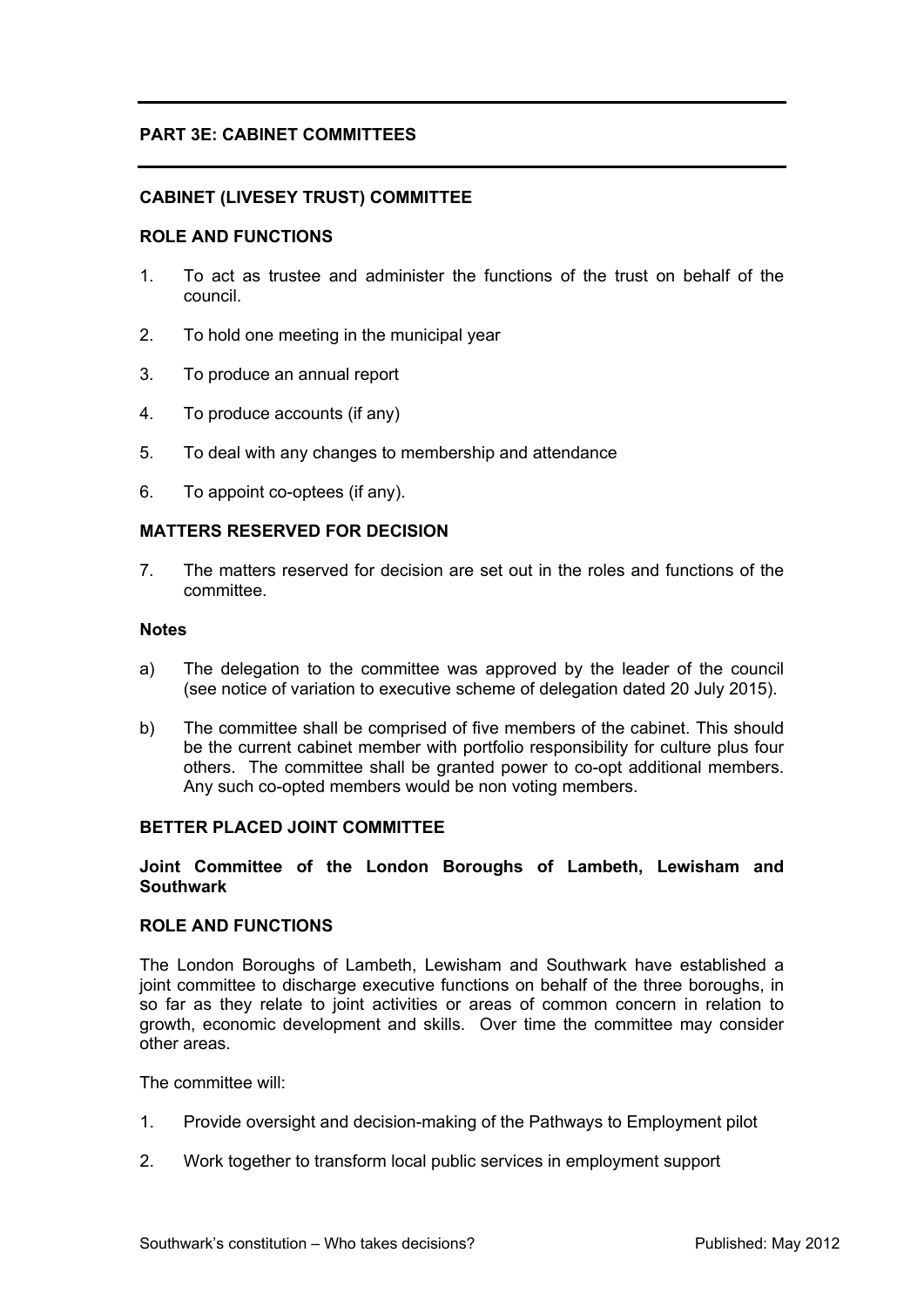- 3. Work collectively with employers, colleges and other stakeholders on jobs and skills, where appropriate
- 4. Represent the collective interests of the constituent boroughs to national and local government and other bodies, where appropriate
- 5. Jointly bid for funding, training and employment programmes e.g. EU funding and oversight of that funding
- 6. Manage and allocate spending of funding and other financial resources within its remit.
- 7. Take on additional responsibilities and funding delegated from government where the committee judges this to be in the best interest.

The governance arrangements provide flexibility so that these functions can be added to or amended over time.

The joint committee does not have power to exercise non-executive functions on behalf of the three boroughs.

## **MATTERS RESERVED FOR DECISION**

8. The matters reserved for decision are set out in the roles and functions of the joint committee.

### **Application of constitution and procedure rules to the joint committee**

### **Membership**

- 9. Each council shall appoint its Leader / Mayor to sit on the joint committee. Each council should also appoint a named substitute (to be an executive member for those operating executive governance arrangements) to attend in the Leader / Mayor's absence.
- 10. Partners and stakeholders will be invited to be part of/or send representatives to the meetings of the joint committee as appropriate; they will attend in an advisory capacity only.

### **Quorum**

11. The quorum for meetings will be at least one member from each of the boroughs.

## **Voting**

12. Each member of the joint committee will have one vote and all business coming or arising before the joint committee shall be decided by a majority of the members of the joint committee present and voting (in accordance with paragraph 39 of Schedule 12 to the Local Government Act 1972).

### **Overview and scrutiny**

13. Decisions of the joint committee are subject to scrutiny and 'call in' by each or any of the three boroughs.